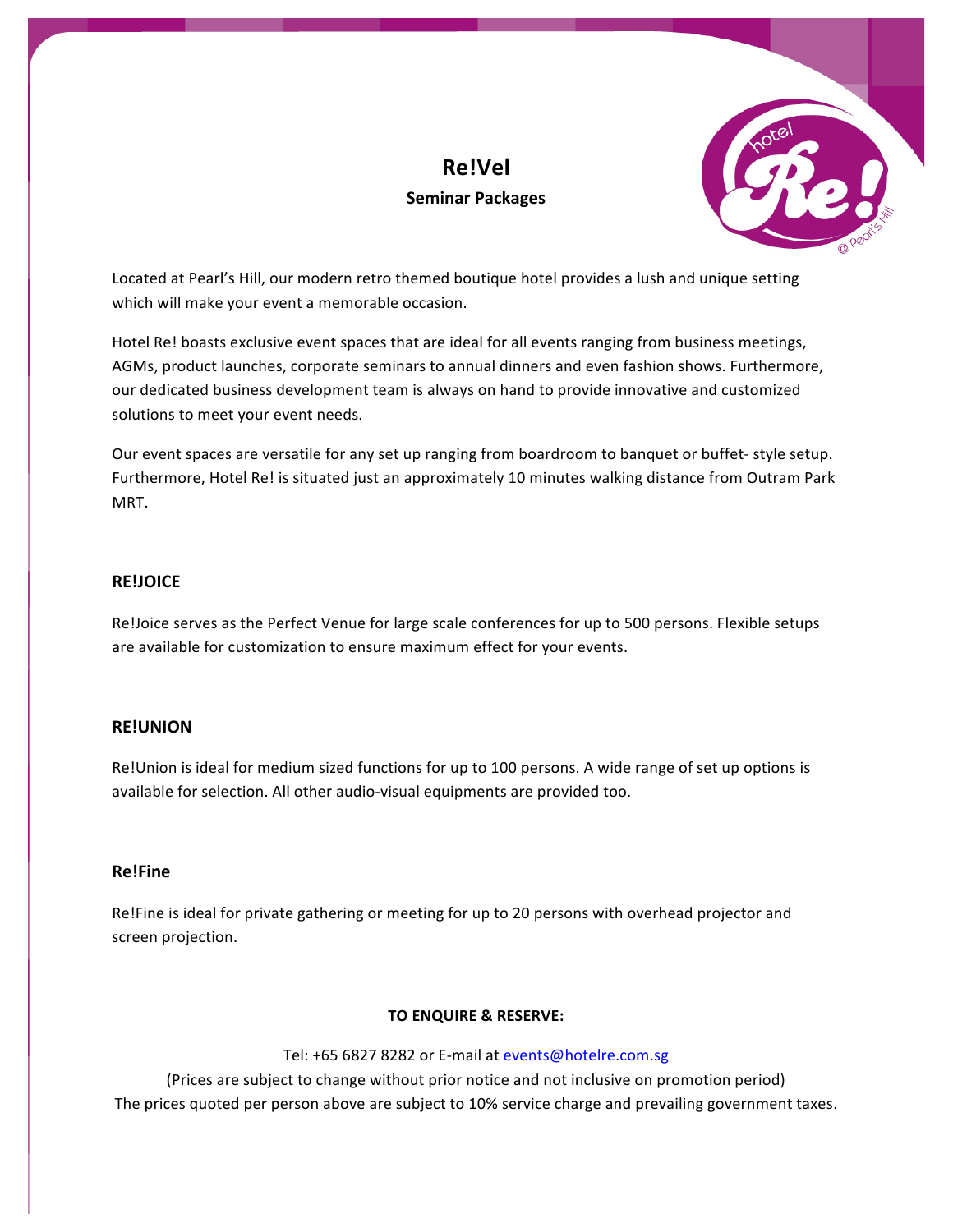# **Re!Vel Seminar Packages**



# **Full Day Packages**

|                                                             | Package A<br>-2 Sumptuous<br>Refreshments<br>with 2 Items | Package B<br>-1 Sumptuous Set<br>Lunch/Buffet<br>-2 Refreshments<br>with 2 Items | Package C<br>-1 Sumptuous Set<br>Dinner/Buffet<br>-2 Refreshments<br>with 2 Items | Package D<br>-1 Sumptuous Set<br>Lunch/Buffet<br>$-1$ Set<br>Dinner/Buffet<br>-2 Refreshments<br>with 2 Items |
|-------------------------------------------------------------|-----------------------------------------------------------|----------------------------------------------------------------------------------|-----------------------------------------------------------------------------------|---------------------------------------------------------------------------------------------------------------|
| Re!Union<br><b>Function Room</b><br>(minimum 30<br>persons) | S\$38.00++<br>per person                                  | S\$48.00++<br>per person                                                         | $S$55.00++$<br>per person                                                         | $S$75.00++$<br>per person                                                                                     |
| Re!Joice Ballroom                                           | $S$58.00++$<br>per person                                 | $$5568.00++$<br>per person                                                       | $S$75.00++$<br>per person                                                         | $S95.00++$<br>per person                                                                                      |

# **Half Day Packages**

|                                                             | Package E<br>-1 Refreshment<br>with 2 Items | Package F<br>- 1 Buffet Lunch | Package G<br>-1 Sumptuous Set<br>Lunch/Buffet<br>-1 Refreshment<br>with 2 Items | Package H<br>-1 Sumptuous Set<br>Dinner/Buffet<br>-1 Refreshment<br>with 2 Items |
|-------------------------------------------------------------|---------------------------------------------|-------------------------------|---------------------------------------------------------------------------------|----------------------------------------------------------------------------------|
| Re!Union<br><b>Function Room</b><br>(minimum 30<br>persons) | $S$25.00++$<br>per person                   | $S$35.00++$<br>per person     | $S$38.00++$<br>per person                                                       | $S$45.00++$<br>per person                                                        |
| Re!Joice Ballroom                                           | $S$45.00++$<br>per person                   | $S$55.00++$<br>per person     | $S$58.00++$<br>per person                                                       | $S$65.00++$<br>per person                                                        |

\*A minimum of 30 persons are required for buffet. Venue will be assigned according to the minimum guaranteed expenditure of the event and the number of people

\*Lunch and Dinner will be at Re!Fill Restaurant, Hotel Lobby